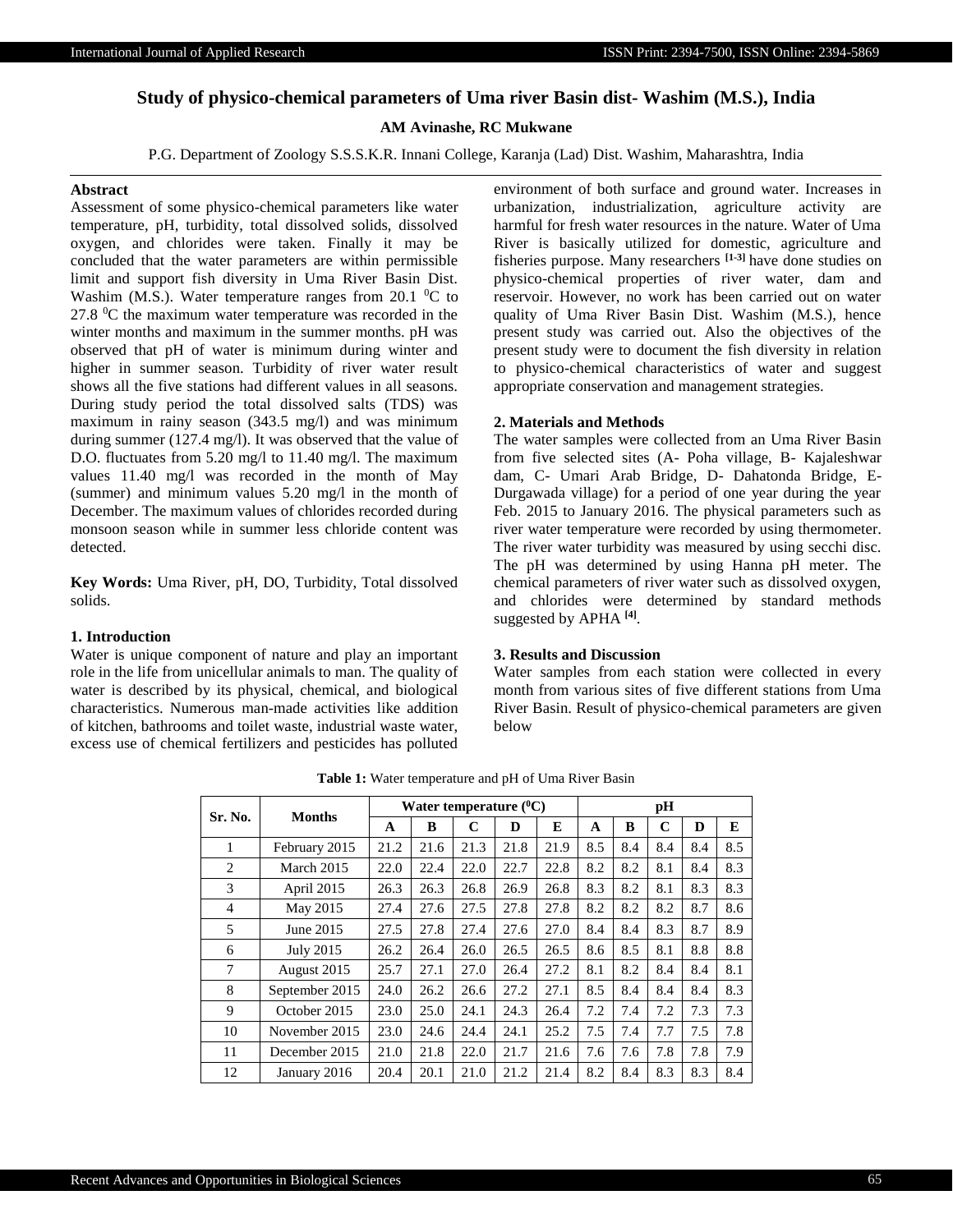

**Fig 1:** Water temperature and pH of Uma River Basin

| Sr. No. | <b>Months</b>  | <b>Turbidity (NTU)</b> |      |             |      |      | Total dissolved solids(mg/l) |     |     |     |     |
|---------|----------------|------------------------|------|-------------|------|------|------------------------------|-----|-----|-----|-----|
|         |                | $\mathbf{A}$           | B    | $\mathbf C$ | D    | E    | $\mathbf{A}$                 | B   | C   | D   | E   |
| 1       | February 2015  | 9.25                   | 9.90 | 9.20        | 9.70 | 9.70 | 220                          | 225 | 260 | 265 | 270 |
| 2       | March 2015     | 9.60                   | 9.80 | 9.80        | 9.60 | 9.70 | 260                          | 260 | 270 | 270 | 260 |
| 3       | April 2015     | 8.50                   | 8.50 | 8.70        | 8.75 | 8.75 | 155                          | 160 | 165 | 160 | 160 |
| 4       | May 2015       | 6.10                   | 6.25 | 6.90        | 6.60 | 6.60 | 128                          | 127 | 127 | 130 | 135 |
| 5       | June 2015      | 7.14                   | 7.60 | 7.60        | 7.10 | 7.10 | 226                          | 230 | 235 | 220 | 220 |
| 6       | July 2015      | 8.16                   | 8.40 | 8.40        | 8.50 | 8.50 | 215                          | 215 | 230 | 225 | 225 |
| $\tau$  | August 2015    | 8.28                   | 8.26 | 8.26        | 8.25 | 8.60 | 218                          | 216 | 230 | 220 | 220 |
| 8       | September 2015 | 8.60                   | 8.65 | 8.65        | 8.60 | 8.66 | 210                          | 211 | 217 | 217 | 228 |
| 9       | October 2015   | 8.30                   | 8.35 | 8.35        | 8.40 | 8.45 | 365                          | 338 | 330 | 330 | 345 |
| 10      | November 2015  | 7.80                   | 7.85 | 7.60        | 7.60 | 7.60 | 340                          | 343 | 341 | 340 | 340 |
| 11      | December 2015  | 7.15                   | 7.25 | 7.25        | 7.40 | 7.45 | 315                          | 315 | 320 | 322 | 330 |
| 12      | January 2016   | 7.10                   | 7.15 | 7.20        | 7.10 | 7.35 | 311                          | 218 | 218 | 320 | 240 |

| <b>Table 2:</b> Turbidity (NTU) and TDS of Uma River Basin |  |  |  |
|------------------------------------------------------------|--|--|--|
|------------------------------------------------------------|--|--|--|



**Fig 2:** Turbidity (NTU) and TDS of Uma River Basin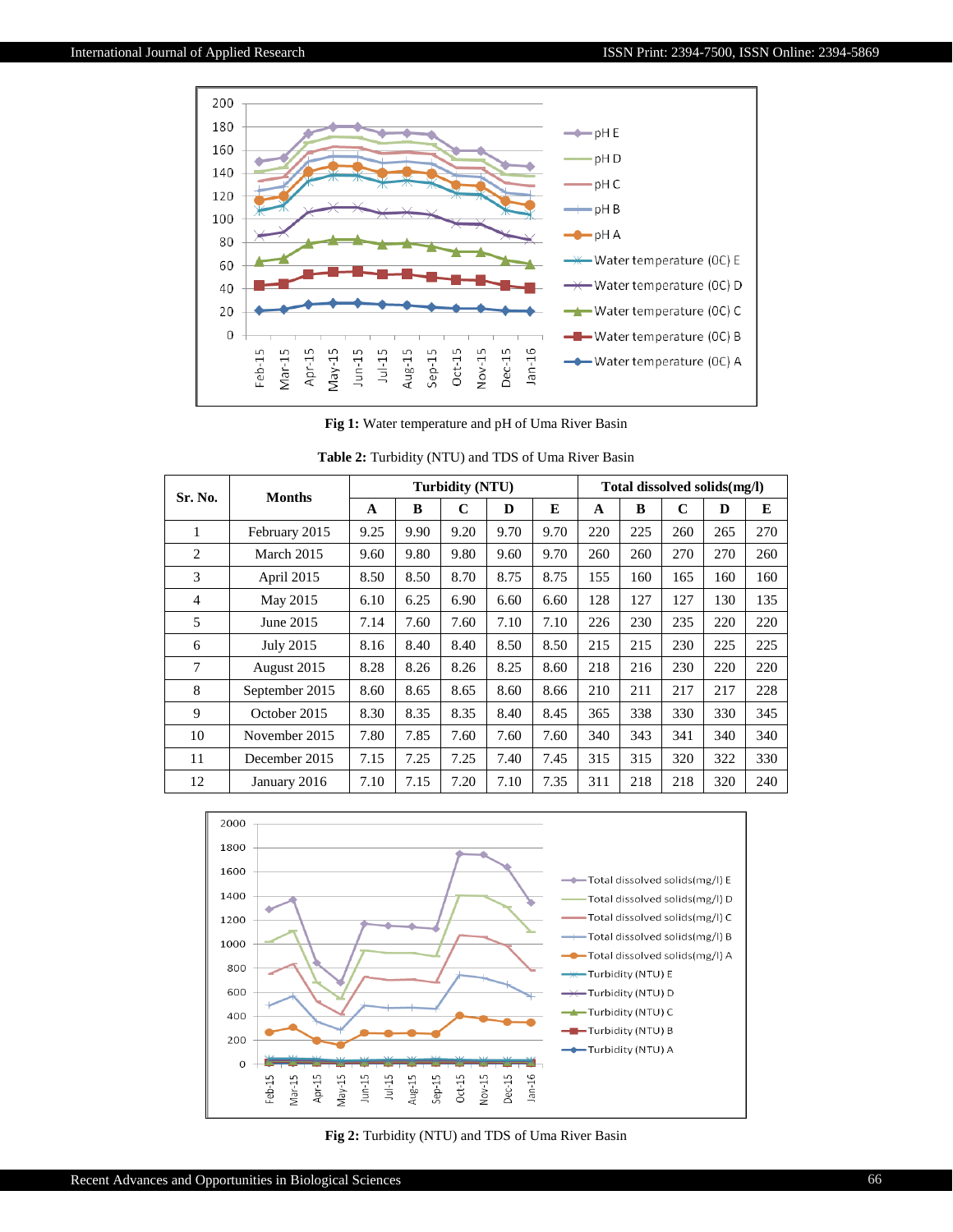| Sr. No.        | <b>Months</b>  | Dissolved oxygen (mg/l) |       |       |       |       | Chlorides (mg/l) |      |      |      |      |
|----------------|----------------|-------------------------|-------|-------|-------|-------|------------------|------|------|------|------|
|                |                | A                       | B     | C     | D     | E     | A                | B    | C    | D    | E    |
|                | February 2015  | 7.80                    | 7.95  | 7.80  | 7.85  | 7.90  | 12.8             | 12.2 | 1.6  | 12.4 | 12.6 |
| 2              | March 2015     | 10.90                   | 10.60 | 10.60 | 10.80 | 10.75 | 13.7             | 13.4 | 12.3 | 13.5 | 13.5 |
| 3              | April 2015     | 11.10                   | 11.25 | 11.30 | 11.30 | 11.30 | 13.9             | 13.8 | 13.6 | 13.8 | 13.7 |
| $\overline{4}$ | May 2015       | 11.20                   | 11.35 | 11.30 | 11.40 | 11.20 | 14.0             | 14.2 | 14.1 | 14.0 | 14.1 |
| 5              | June 2015      | 7.10                    | 7.30  | 7.70  | 7.80  | 7.60  | 12.6             | 12.3 | 12.4 | 12.3 | 12.6 |
| 6              | July 2015      | 6.25                    | 6.30  | 6.55  | 7.10  | 7.90  | 12.8             | 12.9 | 12.1 | 12.1 | 12.0 |
| $\tau$         | August 2015    | 6.40                    | 6.45  | 6.30  | 6.80  | 7.70  | 12.7             | 12.6 | 12.7 | 12.4 | 12.6 |
| 8              | September 2015 | 6.40                    | 7.55  | 6.50  | 6.80  | 7.10  | 11.6             | 11.4 | 11.5 | 11.7 | 11.9 |
| 9              | October 2015   | 6.25                    | 6.30  | 6.30  | 6.60  | 6.70  | 10.2             | 10.7 | 10.5 | 10.6 | 10.4 |
| 10             | November 2015  | 5.40                    | 5.45  | 5.60  | 5.50  | 5.90  | 9.7              | 9.6  | 9.6  | 9.9  | 9.9  |
| 11             | December 2015  | 5.20                    | 5.25  | 5.55  | 5.70  | 5.85  | 9.5              | 9.3  | 9.1  | 9.3  | 9.6  |
| 12             | January 2016   | 8.20                    | 8.10  | 7.60  | 7.15  | 6.90  | 9.8              | 9.7  | 9.7  | 9.8  | 9.8  |

**Table 3:** Dissolved oxygen and Chlorides of Uma River Basin



**Fig 3:** Dissolved oxygen and Chlorides of Uma River Basin

The variation in some physico-chemical parameters of Uma River Basin Dist. Washim (M.S.) during the period of Feb. 2015 to Jan. 2016 are represented in the table no. 1 to 6.

**Water temperature:** Water temperature is an important factor which influences the chemical, biochemical and biological characteristics of river water body. Water temperature ranges from 20.1  $^0C$  to 27.8  $^0C$  the maximum water temperature was recorded in the winter months and maximum in the summer months. Similar results were reported by Wankhade et al [1]. Observed that, higher water temperature in summer and lowers in winter.

**pH:** It was observed that pH of water is minimum during winter and higher in summer season. Throughout the study period, no large difference was found in pH values between the stations  $\overline{A}$  to E. Ubharhande et al  $[5]$  were studied about the pH of Paintakli dam which shows similar results.

**Turbidity:** Turbidity of river water is caused by the suspended matter such as clay, silts finely divided organic and inorganic matter, plankton and other microscopic organisms. Silt gives the advantage that it gives advantage to check light penetration in water body. Result shows all the five stations show different values for turbidity in all seasons. Similar results were obtained to about turbidity. [3].

**TDS:** During study period the total dissolved salts (TDS) was maximum in rainy season (343.5 mg/l) and was minimum during summer (127.4 mg/l). High value of TDS in rainy season may be due to water turbidity and copious quality rain water which brings down agricultural runoff. Similar results were obtained to Umadevi  $[6]$ , during investigation of limnological aspects in Karanja River, Karnataka.

**D. O.:** During the study period it was observed that the value of D.O. fluctuates from 5.20 mg/l to 11.40 mg/l. The maximum values 11.40 mg/l was recorded in the month of May (summer) and minimum values 5.20 mg/l in the month of December. The high D. O. in summer is due to increase in temperature and duration of bright sunlight has influence on the % of soluble gases  $(O_2 \& CO_2)$ . Similar results were obtained to Manjare et al **[7]** during the period of 1st Jan 2009 to 31st Dec. 2009.

**Chloride:** During the period of investigation chlorides in the Uma River water ranged between 41 mg/l to 76 mg/l. the maximum values of chlorides recorded during monsoon